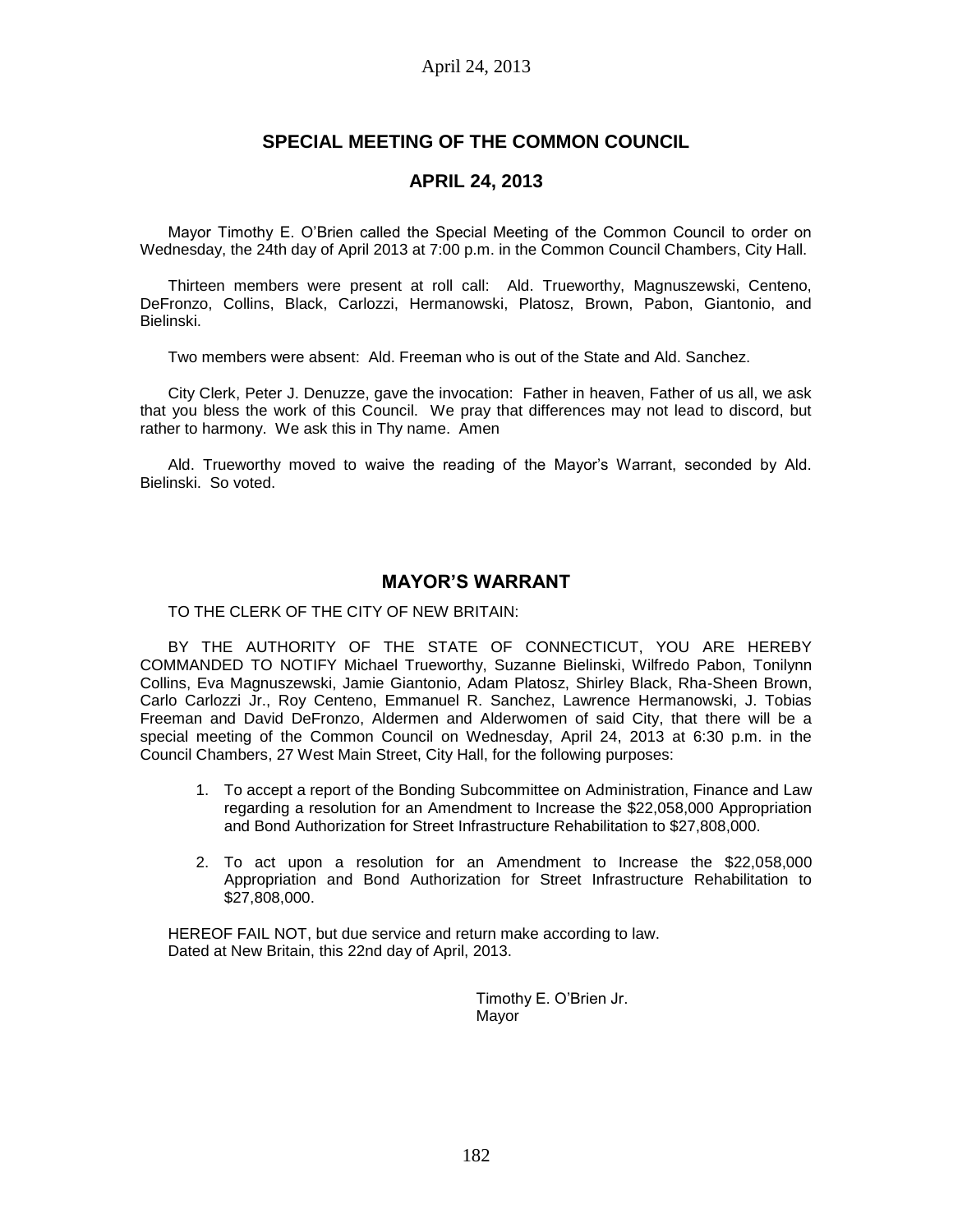### **REPORT OF THE BONDING COMMITTEE**

#### **29503-6 RE: AMENDMENT TO INCREASE THE \$22,058,000 APPROPRIATION AND BOND AUTHORIZATION FOR STREET INFRASTRUCTURE REHABILITATION TO \$27,808,000**

To His Honor, the Mayor, and the Common Council of the City of New Britain: the undersigned beg leave to report the following:

At a meeting of the Standing Bonding Subcommittee of the Committee on Administration, Finance and Law held on April 24, 2013 on a motion by Committee member Trueworthy and seconded by Committee member Bielinski, the following resolution was adopted:

"RESOLVED, that the Standing Subcommittee of the Committee on Administration, Finance and Law recommends to the Common Council, that the resolution entitled "\$17,058,000 Appropriation and Bond Authorization for Street Infrastructure Rehabilitation" adopted by the Common Council on February 28, 2007 under Item #29503-1, on the recommendation of the Standing Bonding Subcommittee of the Committee on Administration, Finance and Law adopted at its meeting February 21, 2007, and amended by the Common Council on April 11, 2007 under Item #29503-3, on the recommendation of the Standing Bonding Subcommittee of the Committee on Administration, Finance and Law adopted at its meeting April 4, 2007, and amended by the Common Council on January 28, 2009 under Item #29503-5 on the recommendation of the Standing Bonding Subcommittee of the Committee on Administration Finance and Law adopted at its meeting January 28, 2009, be further amended to increase the sum appropriated and bonds authorized to \$27,808,000, and to read as follows:

"RESOLVED, by the Common Council of the City of New Britain on the recommendations of the Standing Bonding Subcommittee of the Committee on Administration, Finance and Law adopted at its meetings held on February 21, 2007, April 4, 2007, January 28, 2009 and April 24, 2013, that the sum of \$27,808,000 be appropriated for costs related to street infrastructure rehabilitation, including without limitation, assessment and evaluation of the City's street infrastructure, design of a comprehensive program for maintenance and rehabilitation of the City's street infrastructure, implementation of mapping, data and technological resources, rehabilitation of the City's street infrastructure, design and reconstruction of street infrastructure locations where typical rehabilitation is not sufficient, signage, signalization on City intersections and sidewalk repairs, water main installation and rebuilding at Shuttle Meadow Avenue, temporary and permanent financing costs and other costs related to the project, and to meet said appropriation and in lieu of a tax therefore, bonds, notes or temporary notes of the City be issued pursuant to Article XII of the City Charter and Chapter 109 of the Connecticut General Statutes, as amended, or any other provision of law thereto enabling, in an amount not to exceed \$27,808,000 or so much thereof as may be necessary after deducting grants or other sources of funds available for the project."

BE IT FURTHER RESOLVED, that the Standing Bonding Subcommittee of the Committee on Administration, Finance and Law recommends to the Common Council that the City hereby declares its official intent under Treasury Regulation Section 1.150-2 of the Internal Revenue Code of 1986, as amended, that project costs may be paid from temporary advances of available funds and that the City reasonably expects to reimburse any such advances from the proceeds of borrowings in an aggregate principal amount not in excess of the amount of borrowing authorized for the project; that the Mayor and Treasurer are authorized to bind the City pursuant to such representations and agreements as they deem necessary or advisable in order to ensure and maintain the continued exemption from Federal income taxation of interest on the bonds, notes or temporary notes authorized by this resolution, if issued on a tax-exempt basis, including covenants to pay rebates of investment earnings to the United States in future years. While it is anticipated that the bonds or notes will qualify as tax exempt bonds, the Mayor and the Treasurer are authorized, upon the advice of bond counsel, to issue all or any portion of the bonds or notes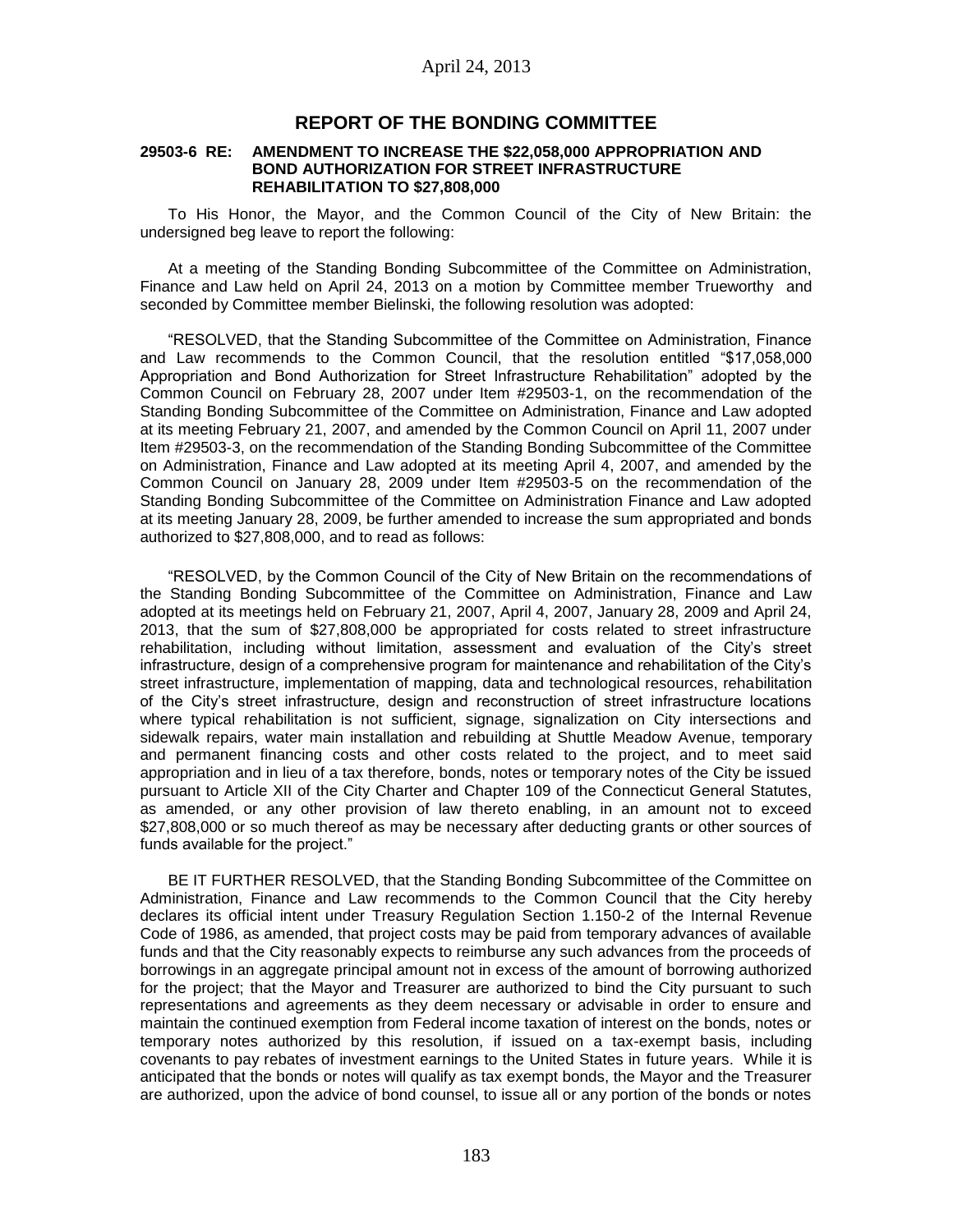as bonds or notes the interest on which is includable in the gross income of the owners thereof for federal income tax purposes and it is hereby found and determined that the issuance of any such bonds or notes is in the public interest.

BE IT FURTHER RESOLVED, that the Standing Bonding Subcommittee of the Committee on Administration, Finance and Law recommends to the Common Council that the bonds or notes may be sold in a single issue or may be consolidated with other authorized but unissued bonds or notes of the City. The bonds or notes shall be issued in fully registered form, be executed in the name and on behalf of the City by the facsimile or manual signatures of the Mayor and the Treasurer, bear the City seal or a facsimile thereof, be certified and payable at a bank or trust company designated by the Mayor and the Treasurer which bank or trust company may also be designated as the registrar and transfer agent, and be approved as to their legality by Bond Counsel to the City. The bonds or notes may be issued in one or more series, shall bear such rate or rates of interest, and be issued in book entry form. The bonds or notes shall be general obligations of the City and each of the bonds or notes shall recite that every requirement of law relating to its issue has been duly complied with, that such bonds or notes are within every debt and other limit prescribed by law, and that the full faith and credit of the City are pledged to the payment of the principal thereof and interest thereon. The aggregate principal amount of bonds or notes to be issued, the annual installments of principal, redemption provisions, if any, the date, interest rate or rates, form and manner of sale, time of issuance and sale, designation, price, maturities, and other terms, details and particulars of such bonds or notes shall be determined by the Mayor and the Treasurer.

BE IT FURTHER RESOLVED, that the Standing Bonding Subcommittee of the Committee on Administration, Finance and Law recommends to the Common Council that the Mayor and Treasurer are authorized to issue temporary notes in anticipation of the receipt of the proceeds of said bonds or notes and the receipt of any federal, state or other grant-in-aid for the project. The notes shall be executed in the name and on behalf of the City by the facsimile or manual signatures of the Mayor and the Treasurer, bear the City seal or a facsimile thereof, be certified and payable at a bank or trust company designated by the Mayor and the Treasurer which bank or trust company may also be designated as the registrar and transfer agent, and be approved as to their legality by Bond Counsel to the City. The notes shall be issued with maturity dates in accordance with the Connecticut General Statutes, as amended. The notes shall be general obligations of the City and each of the bonds shall recite that every requirement of law relating to its issue has been duly complied with, that such notes are within every debt and other limit prescribed by law, and that the full faith and credit of the City are pledged to the payment of the principal thereof and interest thereon. The net interest cost on such notes, including renewals thereof, and the expense of preparing, issuing, and marketing such notes, to the extent paid from the proceeds from the issuance of bonds or notes, shall be included as a cost of the project.

BE IT FURTHER RESOLVED, that the Standing Bonding Subcommittee of the Committee on Administration, Finance and Law recommends to the Common Council that the bonds, notes or temporary notes may be sold by the Mayor and Treasurer in a public sale, sealed proposal or a negotiated underwriting and the Mayor and the Treasurer are authorized to select the underwriter or underwriters and to enter into, execute and deliver on behalf of the City a contract of purchase for such bonds, notes or temporary notes on such terms and conditions as they shall determine.

BE IT FURTHER RESOLVED, that the Standing Bonding Subcommittee of the Committee on Administration, Finance and Law recommends to the Common Council that the Mayor and the Treasurer are hereby authorized, on behalf of the City, to enter into agreements or otherwise covenant for the benefit of bondholders to provide information on an annual or other periodic basis to the Municipal Securities Rulemaking Board or any other municipal securities information repositories or state based information repositories (the "Repositories") and to provide notices to the Repositories of material events as enumerated in Securities and Exchange Commission Exchange Act Rule 15c2-12, as amended, as may be necessary, appropriate or desirable to effect the sale of the bonds, notes or temporary authorized by this resolution. Any agreements or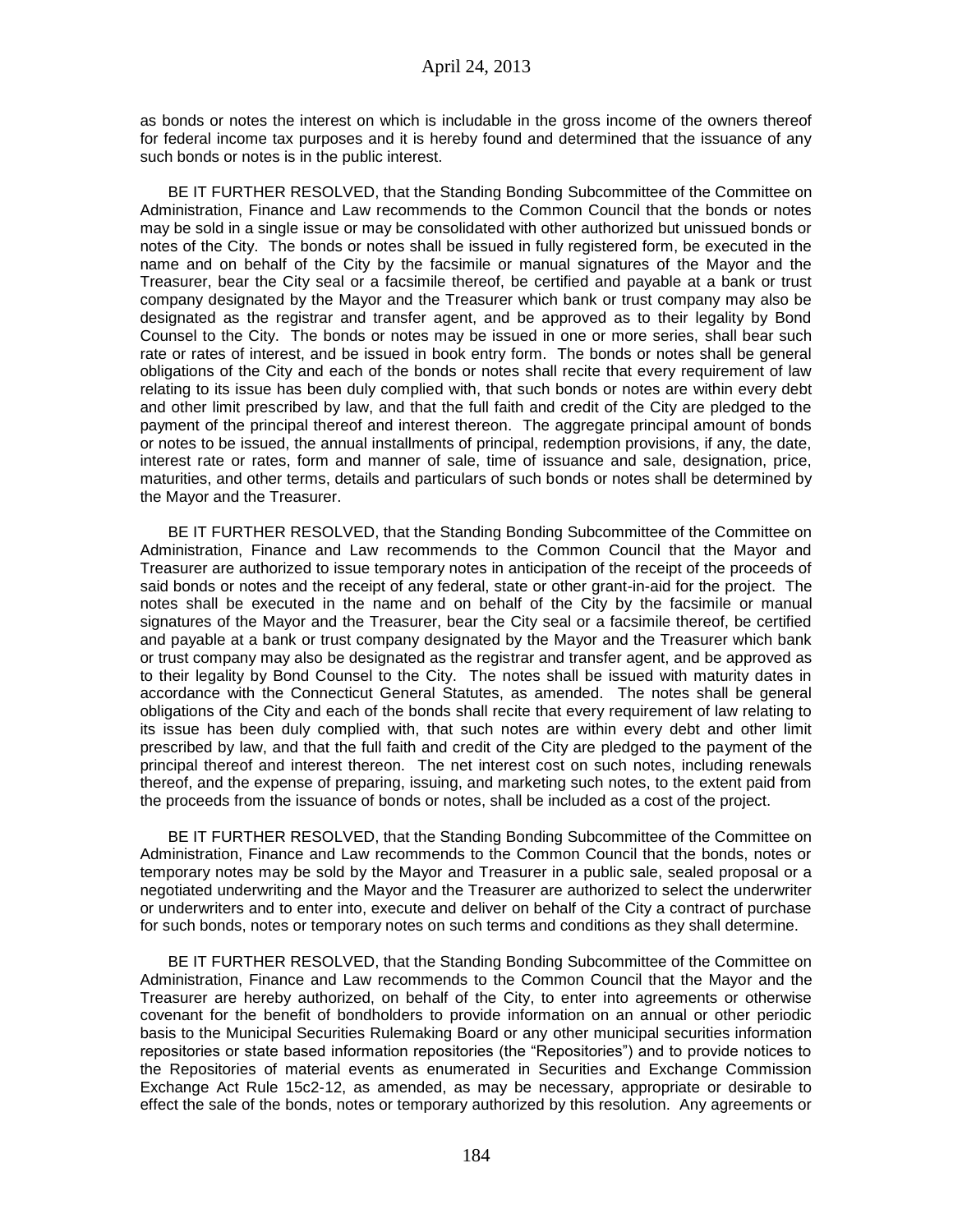representations to provide information to Repositories made prior hereto are hereby confirmed, ratified and approved.

BE IT FURTHER RESOLVED, that the Standing Bonding Subcommittee of the Committee on Administration, Finance and Law recommends to the Common Council that the Mayor and the Treasurer are further authorized to enter into, execute and deliver, on behalf of the City, any agreements they deem reasonable or necessary to provide credit enhancement to the bonds, notes or temporary notes. The Mayor and the Treasurer are further authorized to appoint a certifying agent, paying agent, transfer agent, registrar, interest rate advisor, trustee and such other advisers and consultants as they may deem necessary or desirable, and to execute and deliver on behalf of the City any and all tax regulatory, credit enhancement, continuing disclosure, security, letter of representation or other agreements they deem necessary to provide for the issuance of such bonds, notes or temporary notes.

BE IT FURTHER RESOLVED, that the Standing Bonding Subcommittee of the Committee on Administration, Finance and Law recommends to the Common Council that the Mayor, Treasurer and other City officials and employees are authorized to apply for and accept and federal, state or other grants-in-aid for the project, and to take all actions necessary and proper to carry out the project and to issue the bonds, notes or temporary notes to finance the appropriation."

> Alderman Carlo Carlozzi, Jr. Chairman, Bonding Subcommittee of the Committee on Administration, Finance and Law

Ald. Trueworthy moved to accept, seconded by Ald. Bielinski. So voted. Approved April 26, 2013 by Mayor Timothy E. O'Brien.

### **RESOLUTION**

#### **29503-7 RE: AMENDMENT TO INCREASE THE \$22,058,000 APPROPRIATION AND BOND AUTHORIZATION FOR STREET INFRASTRUCTURE REHABILITATION TO \$27,808,000**

To His Honor, the Mayor, and the Common Council of the City of New Britain: the undersigned beg leave to recommend the adoption of the following:

At a meeting of the Common Council held on April 24, 2013 on a motion by Council member Trueworthy and seconded by Council member Bielinski, the following resolution was adopted:

RESOLVED, by the Common Council of the City of New Britain on the recommendations of the Standing Bonding Subcommittee of the Committee on Administration, Finance and Law adopted at its meetings held on February 21, 2007, April 4, 2007, January 28, 2009 and April 24, 2013, that the sum of \$27,808,000 be appropriated for costs related to street infrastructure rehabilitation, including without limitation, assessment and evaluation of the City's street infrastructure, design of a comprehensive program for maintenance and rehabilitation of the City's street infrastructure, implementation of mapping, data and technological resources, rehabilitation of the City's street infrastructure, design and reconstruction of street infrastructure locations where typical rehabilitation is not sufficient, signage, signalization on City intersections and sidewalk repairs, water main installation and rebuilding at Shuttle Meadow Avenue, temporary and permanent financing costs and other costs related to the project, and to meet said appropriation and in lieu of a tax therefore, bonds, notes or temporary notes of the City be issued pursuant to Article XII of the City Charter and Chapter 109 of the Connecticut General Statutes,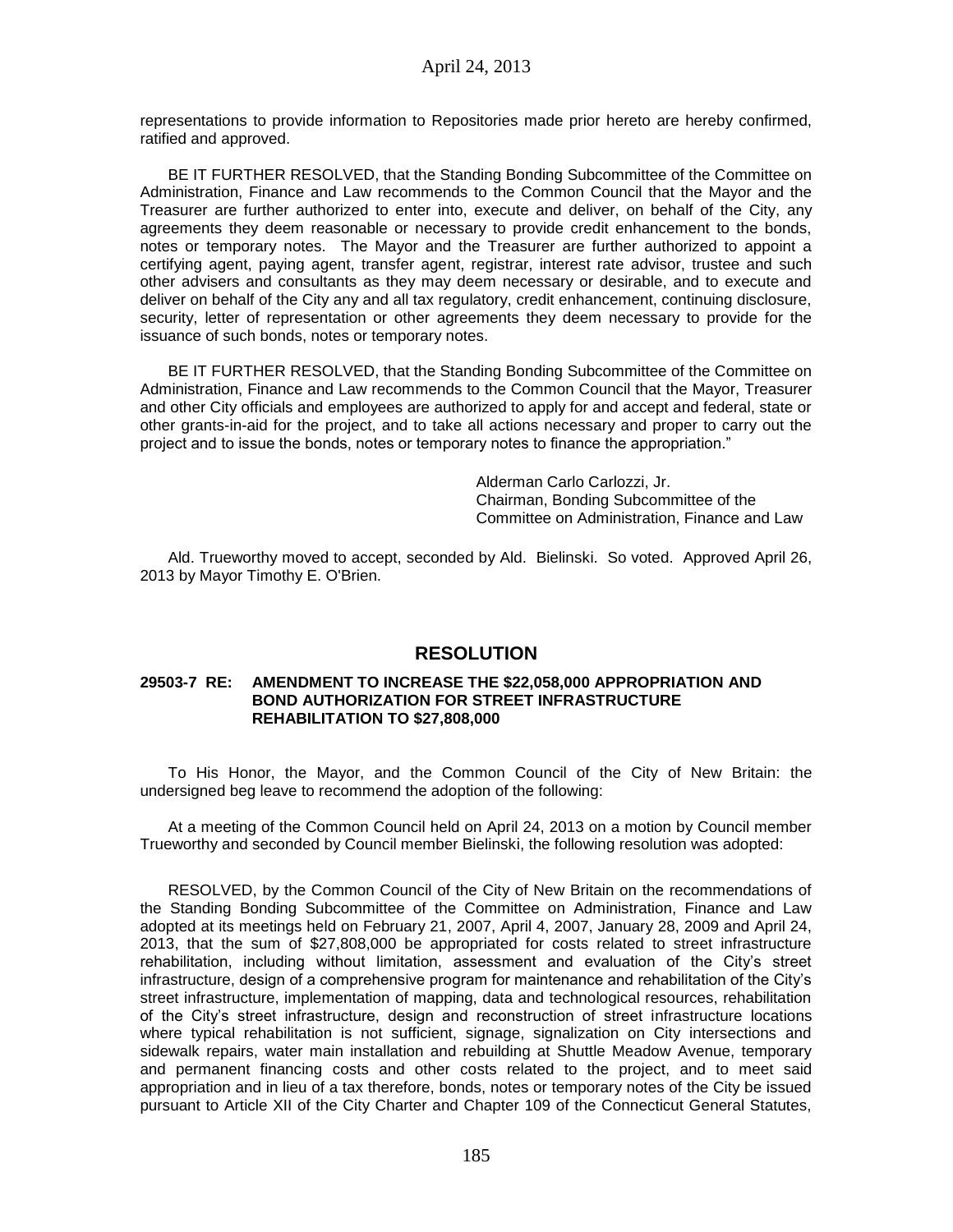as amended, or any other provision of law thereto enabling, in an amount not to exceed \$27,808,000 or so much thereof as may be necessary after deducting grants or other sources of funds available for the project.

BE IT FURTHER RESOLVED, that the City hereby declares its official intent under Treasury Regulation Section 1.150-2 of the Internal Revenue Code of 1986, as amended, that project costs may be paid from temporary advances of available funds and that the City reasonably expects to reimburse any such advances from the proceeds of borrowings in an aggregate principal amount not in excess of the amount of borrowing authorized for the project; that the Mayor and Treasurer are authorized to bind the City pursuant to such representations and agreements as they deem necessary or advisable in order to ensure and maintain the continued exemption from Federal income taxation of interest on the bonds, notes or temporary notes authorized by this resolution, if issued on a tax-exempt basis, including covenants to pay rebates of investment earnings to the United States in future years. While it is anticipated that the bonds or notes will qualify as tax exempt bonds, the Mayor and the Treasurer are authorized, upon the advice of bond counsel, to issue all or any portion of the bonds or notes as bonds or notes the interest on which is includable in the gross income of the owners thereof for federal income tax purposes and it is hereby found and determined that the issuance of any such bonds or notes is in the public interest.

BE IT FURTHER RESOLVED, that the bonds or notes may be sold in a single issue or may be consolidated with other authorized but unissued bonds or notes of the City. The bonds or notes shall be issued in fully registered form, be executed in the name and on behalf of the City by the facsimile or manual signatures of the Mayor and the Treasurer, bear the City seal or a facsimile thereof, be certified and payable at a bank or trust company designated by the Mayor and the Treasurer which bank or trust company may also be designated as the registrar and transfer agent, and be approved as to their legality by Bond Counsel to the City. The bonds or notes may be issued in one or more series, shall bear such rate or rates of interest, and be issued in book entry form. The bonds or notes shall be general obligations of the City and each of the bonds or notes shall recite that every requirement of law relating to its issue has been duly complied with, that such bonds or notes are within every debt and other limit prescribed by law, and that the full faith and credit of the City are pledged to the payment of the principal thereof and interest thereon. The aggregate principal amount of bonds or notes to be issued, the annual installments of principal, redemption provisions, if any, the date, interest rate or rates, form and manner of sale, time of issuance and sale, designation, price, maturities, and other terms, details and particulars of such bonds or notes shall be determined by the Mayor and the Treasurer.

BE IT FURTHER RESOLVED, that the Mayor and Treasurer are authorized to issue temporary notes in anticipation of the receipt of the proceeds of said bonds or notes and the receipt of any federal, state or other grant-in-aid for the project. The notes shall be executed in the name and on behalf of the City by the facsimile or manual signatures of the Mayor and the Treasurer, bear the City seal or a facsimile thereof, be certified and payable at a bank or trust company designated by the Mayor and the Treasurer which bank or trust company may also be designated as the registrar and transfer agent, and be approved as to their legality by Bond Counsel to the City. The notes shall be issued with maturity dates in accordance with the Connecticut General Statutes, as amended. The notes shall be general obligations of the City and each of the bonds shall recite that every requirement of law relating to its issue has been duly complied with, that such notes are within every debt and other limit prescribed by law, and that the full faith and credit of the City are pledged to the payment of the principal thereof and interest thereon. The net interest cost on such notes, including renewals thereof, and the expense of preparing, issuing, and marketing such notes, to the extent paid from the proceeds from the issuance of bonds or notes, shall be included as a cost of the project.

BE IT FURTHER RESOLVED, that the bonds, notes or temporary notes may be sold by the Mayor and Treasurer in a public sale, sealed proposal or a negotiated underwriting and the Mayor and the Treasurer are authorized to select the underwriter or underwriters and to enter into,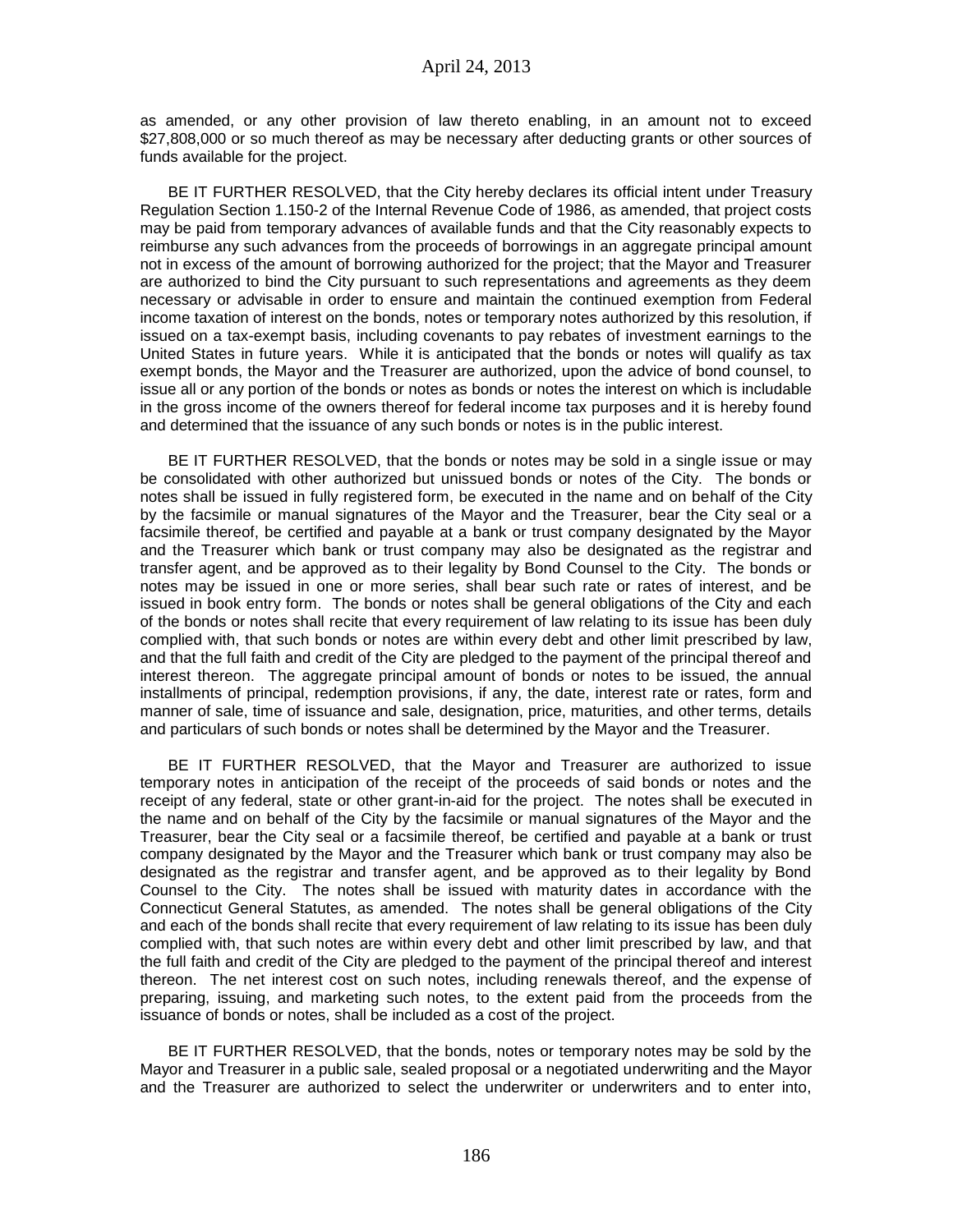execute and deliver on behalf of the City a contract of purchase for such bonds, notes or temporary notes on such terms and conditions as they shall determine.

BE IT FURTHER RESOLVED, that the Mayor and the Treasurer are hereby authorized, on behalf of the City, to enter into agreements or otherwise covenant for the benefit of bondholders to provide information on an annual or other periodic basis to the Municipal Securities Rulemaking Board or any other municipal securities information repositories or state based information repositories (the "Repositories") and to provide notices to the Repositories of material events as enumerated in Securities and Exchange Commission Exchange Act Rule 15c2-12, as amended, as may be necessary, appropriate or desirable to effect the sale of the bonds, notes or temporary authorized by this resolution. Any agreements or representations to provide information to Repositories made prior hereto are hereby confirmed, ratified and approved.

BE IT FURTHER RESOLVED, that the Mayor and the Treasurer are further authorized to enter into, execute and deliver, on behalf of the City, any agreements they deem reasonable or necessary to provide credit enhancement to the bonds, notes or temporary notes. The Mayor and the Treasurer are further authorized to appoint a certifying agent, paying agent, transfer agent, registrar, interest rate advisor, trustee and such other advisers and consultants as they may deem necessary or desirable, and to execute and deliver on behalf of the City any and all tax regulatory, credit enhancement, continuing disclosure, security, letter of representation or other agreements they deem necessary to provide for the issuance of such bonds, notes or temporary notes.

BE IT FURTHER RESOLVED, that the Mayor, Treasurer and other City officials and employees are authorized to apply for and accept and federal, state or other grants-in-aid for the project, and to take all actions necessary and proper to carry out the project and to issue the bonds, notes or temporary notes to finance the appropriation."

Alderman Carlo Carlozzi, Jr.

Ald. Trueworthy moved to accept and adopt, seconded by Ald. Bielinski. Roll call vote – 13 in favor, 0 opposed. IN FAVOR: Ald. Trueworthy, Magnuszewski, Centeno, DeFronzo, Collins, Black, Carlozzi, Hermanowski, Platosz, Brown, Pabon, Giantonio and Bielinski. Approved April 26, 2013 by Mayor Timothy E. O'Brien.

There being no further business to come before the Council, Ald. Trueworthy moved to adjourn, seconded by Ald. Bielinski. So voted. Meeting adjourned at 7:05 p.m.

ATTEST: Peter J. Denuzze, City Clerk